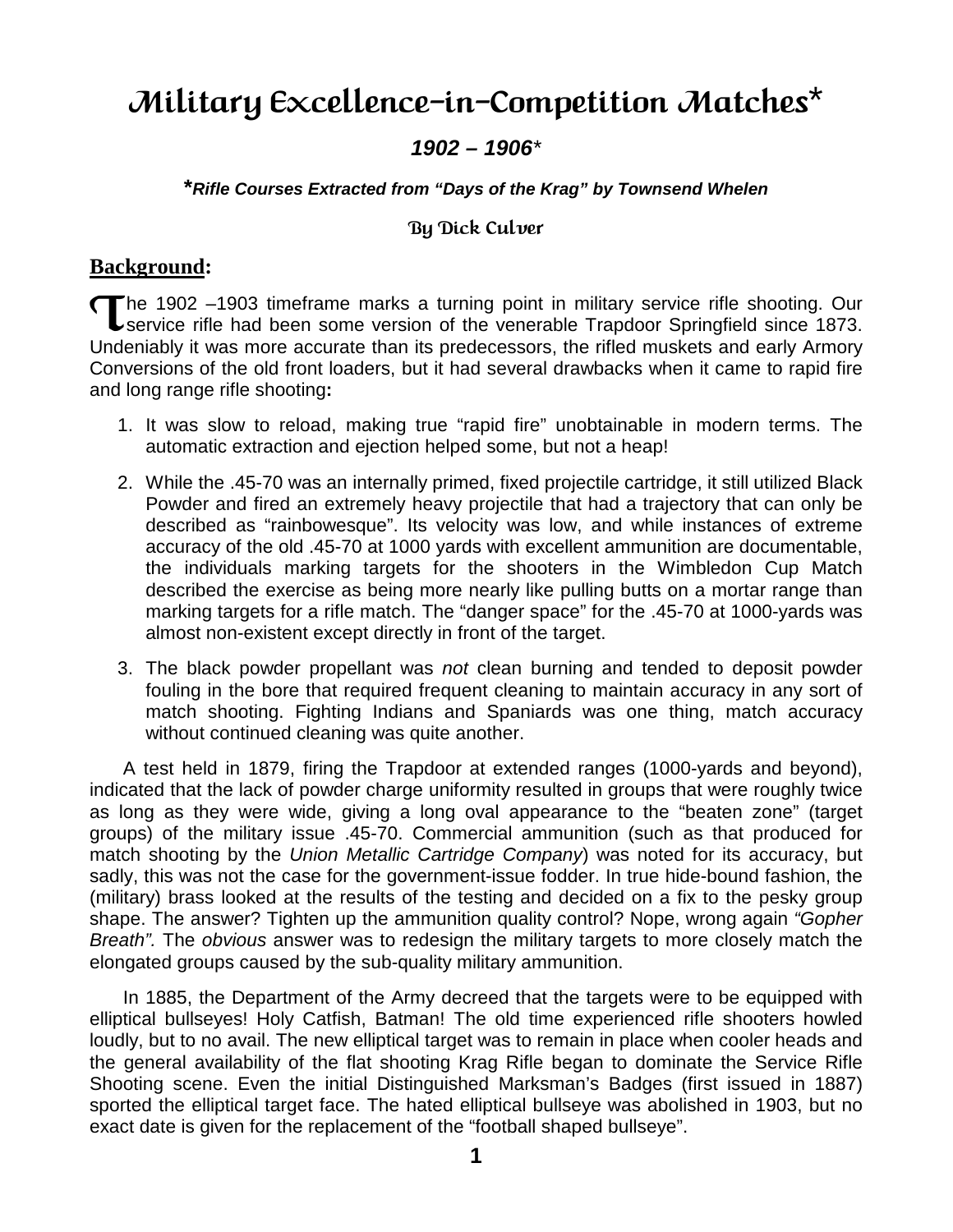### **The Coming of the Krag:**

Money was tight in the Military Establishment around the turn of the last century, and even though the U.S. Magazine Rifle caliber .30 had been available to the regular military establishment since the mid 1890s, only the U.S. Regulars were armed with the Krag by the time of the Spanish American War in 1898. The lone exception was the 1<sup>st</sup> U.S. Volunteer Cavalry (The Rough Riders), who were armed with Krag Carbines. This was, no doubt, due to the fact that their Executive Officer, Teddy Roosevelt, was the former Assistant Secretary of the Navy. All of the Militia and National Guard Units took the venerable "Trapdoor" to Cuba. Spanish use of the Mauser Rifle did wonders to speed the equipping of the Guard and Militia Units with Krags after their return from the war.

It is interesting to note some of the experiences of Lt. (later Colonel) Townsend Whelen with the Krag in service. Whelen was a noted early day shooter and ordnance expert, later to be stationed at both Frankford Arsenal and Springfield Armory. By 1906, Lt. Whelen was one of the top Army Infantry Rifle Shooters, and his experiences and observations help us to better understand the mental changing of gears necessary to span the eras of the black powder Trapdoor to the flat shooting Krag.

Serving as a National Guard officer until 1902, Colonel Whelen did not have an opportunity to see, handle and test the New Springfield (Krag) until 1900. He was commissioned a Lt. in the Regular Army in 1902 and joined a Regular Army Unit (the  $15<sup>th</sup>$ Infantry Regiment) just returning from "pacification duty" in the Philippines**…** His statement that only a few of the older officers had any experience with the Krag would lead the reader to believe that the unit carried Trapdoors in the Philippines or never had a chance to gain any (rifle range) familiarity with the Army's newest service rifle. There was a practice in those long ago days not to hold the Excellence-in-Competition Matches with a rifle not yet readily available to both the Regular Army and the National Guard. It is entirely possible that the Krag was not used as the standard service rifle (for service rifle competition) until at least 1900 or possibly as late as 1902.

By 1902 the standard Army Qualification Course (and by default, the Army leg match of the day) consisted of firing two separate courses of fire, a KD (**K**nown **D**istance) Course and a Skirmisher's Course. Before firing the Army rifle qualification course (as opposed to the Match Course) each individual fired approximately 450 rounds of practice ammunition in preparation for the annual unit qualification effort. The KD course required a total of 60 rounds for a single run and the Skirmish Run an additional 20, making a total of 80 rounds for a single run. Thus firing through the course twice as required for both the Requalification Course, and the Excellence-in-Competition Course (Leg Match) required a total of 160 rounds for record.

Both the Qualification Course and the Leg Match were fired on two consecutive days.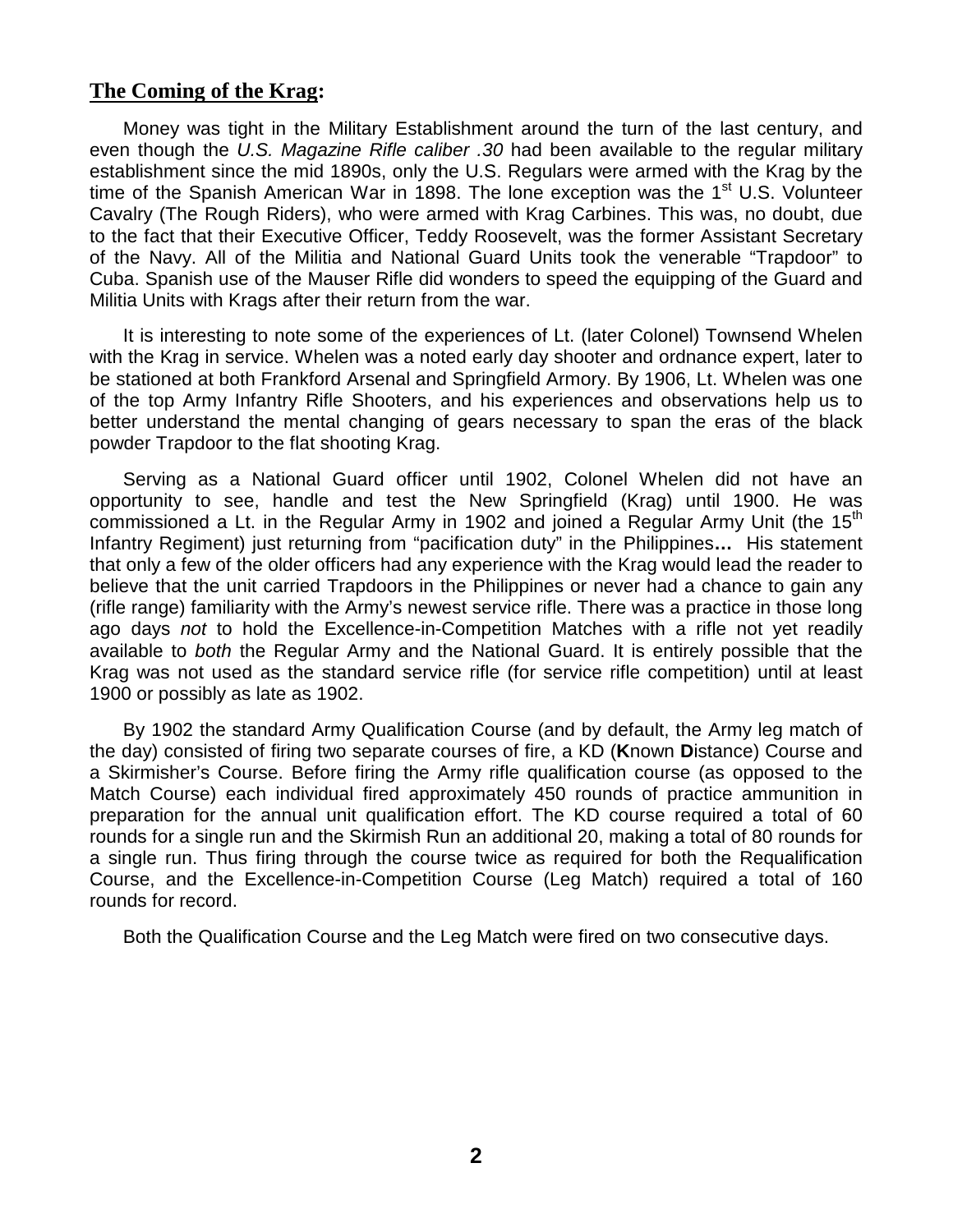# **The Courses of fire are listed below:**

# **1 st Course of Fire: The "KD" Course**

# **Total number of rounds fired = 60**

| # Rounds | Range***   | <b>Type of Fire</b> | <b>Position</b> | <b>Time Limit</b>                                        |
|----------|------------|---------------------|-----------------|----------------------------------------------------------|
| 10 Shots | $200$ yds. | Slow Fire           | <b>Standing</b> | Average of 1 min per shot $*$                            |
| 10 Shots | $300$ yds  | Slow Fire           | Sit or Kneel    | Average of 1 min per shot $*$                            |
| 10 Shots | $500$ yds  | Slow Fire           | Prone           | Average of 1 min per shot $*$                            |
| 10 Shots | $600$ yds  | <b>Slow Fire</b>    | Prone           | Average of 1 min per shot*                               |
| 10 Shots | $200$ yds  | Rapid Fire          | <b>Standing</b> | 2 strings of 5 shots fired**<br>in 20 seconds per string |
| 10 Shots | $300$ yds  | Rapid Fire          | Sit or Kneel    | 2 strings of 5 shots fired**<br>in 30 seconds per string |

**\*** No specific time limit, was specified during the slow fire stages. In the old days slow fire was understood to be "a reasonable amount of time", and usually averaged approximately 1 minute per shot.

**\*\*** The Krag Rifle was reloaded with five individual cartridges with no "stripper clip" to assist, Hence rapid fire strings were fired in two individually timed 5 round strings.

\*\*\* No specific target types (except for the skirmish targets) were mentioned by Col. Whelen in his notes.

# **2 nd Course of Fire: The Skirmish Run**

Total number of rounds fired = 20 per Skirmish Run (a total of 40 rounds per individual for the match)

Each shooter fired two Skirmish Runs utilizing the targets called in slang, the "Squaw" and the "Papoose". Officially, the Squaw (the larger of the two) was called the "E Silhouette Target" and the Papoose (the smaller of the two) was called the "F Silhouette Target".

The Skirmish Run was fired in the following manner (this was a sort of individual version of the "rattle battle" or National Trophy Infantry Trophy Match):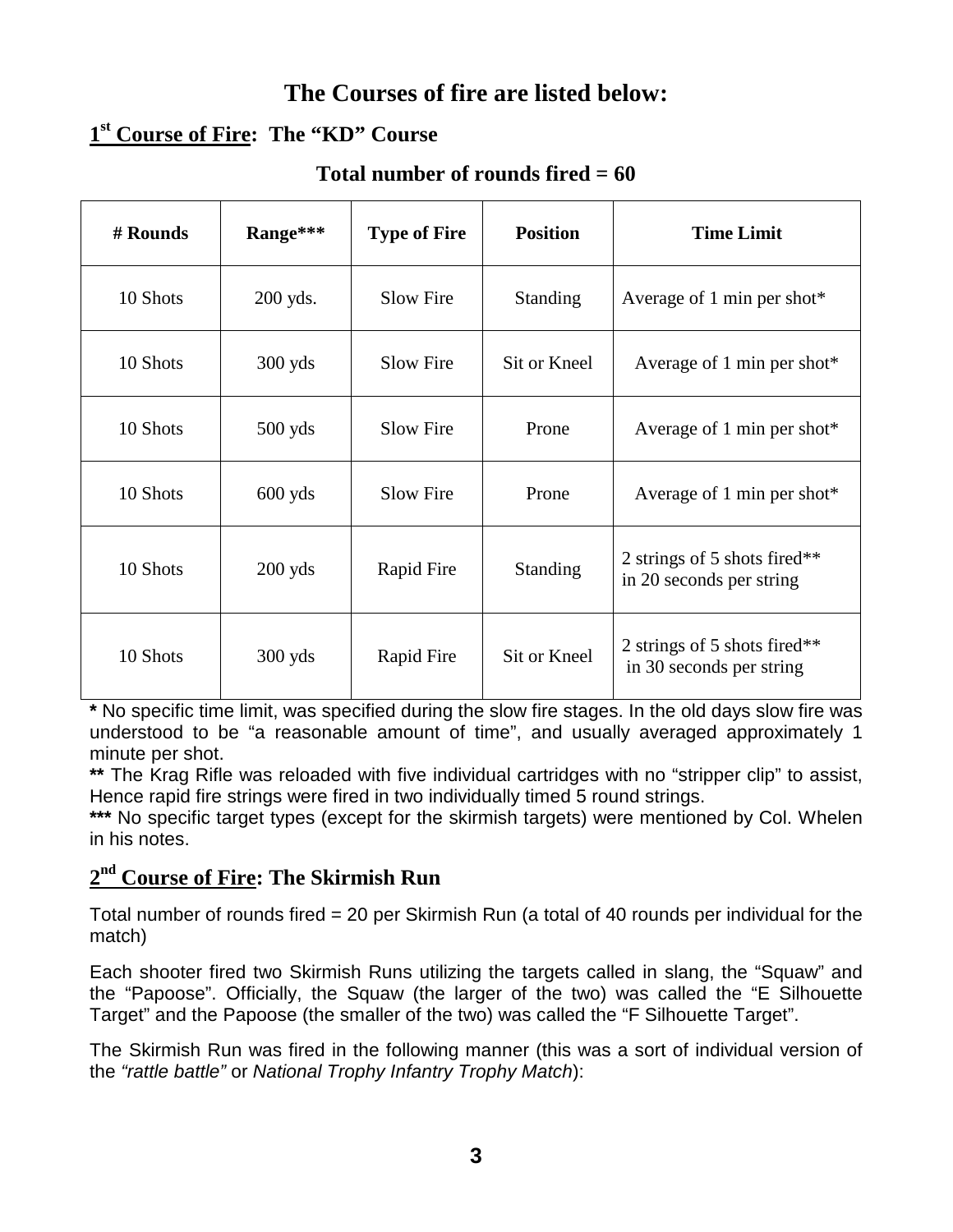## **Conduct of Fire for the Skirmisher's Course:**

- 1. Each shooter had one (each) Squaw and Papoose Target sitting on top of the butts in front of his firing point – any firing position was allowed at all ranges (you could shoot prone at all distances if you wished).
- 2. The line of shooters formed just to the rear of the 600 yard line in a skirmish line. When the line was formed, it was ordered forward (**"well dressed",** needless to say) to the 600 yd. firing point and halted. On command, each shooter fired 2 rounds at the target(s) within a time limit of 30 seconds.
- 3. Upon expiration of the 30 second time limit, the line was ordered forward to the 500 yard line. The first half of the distance was covered in "quick time (120 steps/minute), and the last half at double time (180 steps/minute).
- 4. Upon expiration of the 30-second time limit, the line was ordered forward to the 400 yard line. Again, the first half of the distance was covered in quick time, with the last half at the double. At 400 yards, **3 rounds** were fired in 30 seconds (vice 2 at 500 and 600 yards).
- 5. Upon expiration of the 30-second time limit, the line was ordered forward to the 350 yard line using the quick and double time routine (which would be continued through the end of all courses of fire during the Skirmish Course). Again the shooter/competitor was required to shoot 3 shots in 30 seconds, just as at 400 yards.
- 6. Upon expiration of the 30 second time limit the line was ordered to the 300-yard line. Here you had a total of 10 rounds of ammunition remaining. The individual shooter was allowed to distribute these in any way he wished between the 300 and 200-yard line. He had another 30-second time limit at 300 yards, but was shortened to 20 seconds at 200 yards.

Old timers were said to have favored the prone position at all ranges, with a few diehards using the sitting position at 200. Total possible score was 100. An extremely accomplished shooter of the day was thought to be doing well if he scored 80 or more points on a skirmish run.

# **Put into table form, the Skirmisher's Course would look like this:**

| Range     | # of Rounds Fired              | <b>Time Limit</b> | <b>Position</b> |
|-----------|--------------------------------|-------------------|-----------------|
| 600 yards |                                | 30 Seconds        | Any             |
| 500 yards |                                | 30 Seconds        | Any             |
| 400 yards | 3                              | 30 Seconds        | Any             |
| 350 yards |                                | 30 Seconds        | Any             |
| 300 yards | 10 rounds to be used           | 30 Seconds        | Any             |
| 200 yards | at the shooter's<br>discretion | 20 Seconds        | Any             |

**Skirmisher's Course – total number of rounds fired = 20**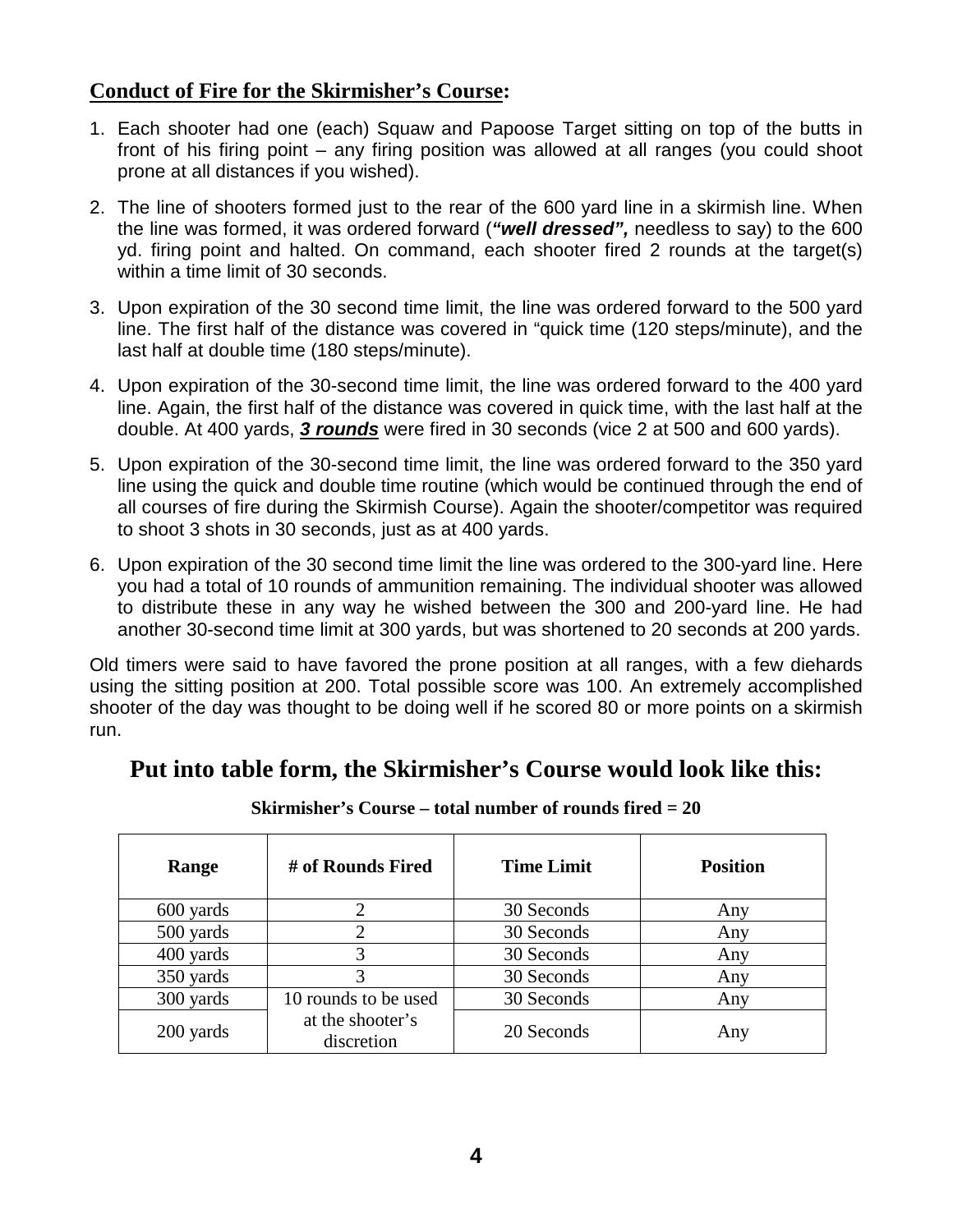**Two targets per shooter located on top of the Butts at the 600 yard line** 

**Movement between Yard Lines = ½ quick time, ½ double time** 

**Shooters move as a "skirmish line" down range on command at each yard line** 

As a strategy, most competitors fired at the "squaw (kneeling) target" down to and including 350 yards. They then fired at the "papoose" target at 300 and 200 yards. Colonel Whelen recounted that he personally used the junction of the target and the ground as an aiming point, and set his sights to hit into the (wider) shoulder area of the kneeling target.

Sergeant Emmit Hawkins of the 24<sup>th</sup> Infantry is thought to be the only man to make a perfect score (100 points) on the skirmish run when it was run in competition.

# **Qualification Designation(s) in that far off time, the classifications were:**

**Highest = Sharpshooter** 

**2 nd = Marksman** 

 $3<sup>rd</sup> = 1<sup>st</sup>$  Class

**Actual scores necessary to attain the above qualification(s) are not listed.** 

# **The Skirmish Targets**



Skirmish targets, the "Squaw" (left) and "Papoose" (right), used at Sea Girt and elsewhere in military shooting. These targets were also used as a part of the National Trophy Individual Rifle Match in the early days, when the "leg" course required the individual to add his Skirmish Run to his National Match Score Total.

## **Hits on Squaw Target = 4 Points**

# **Hits on Papoose Target = 5 Points**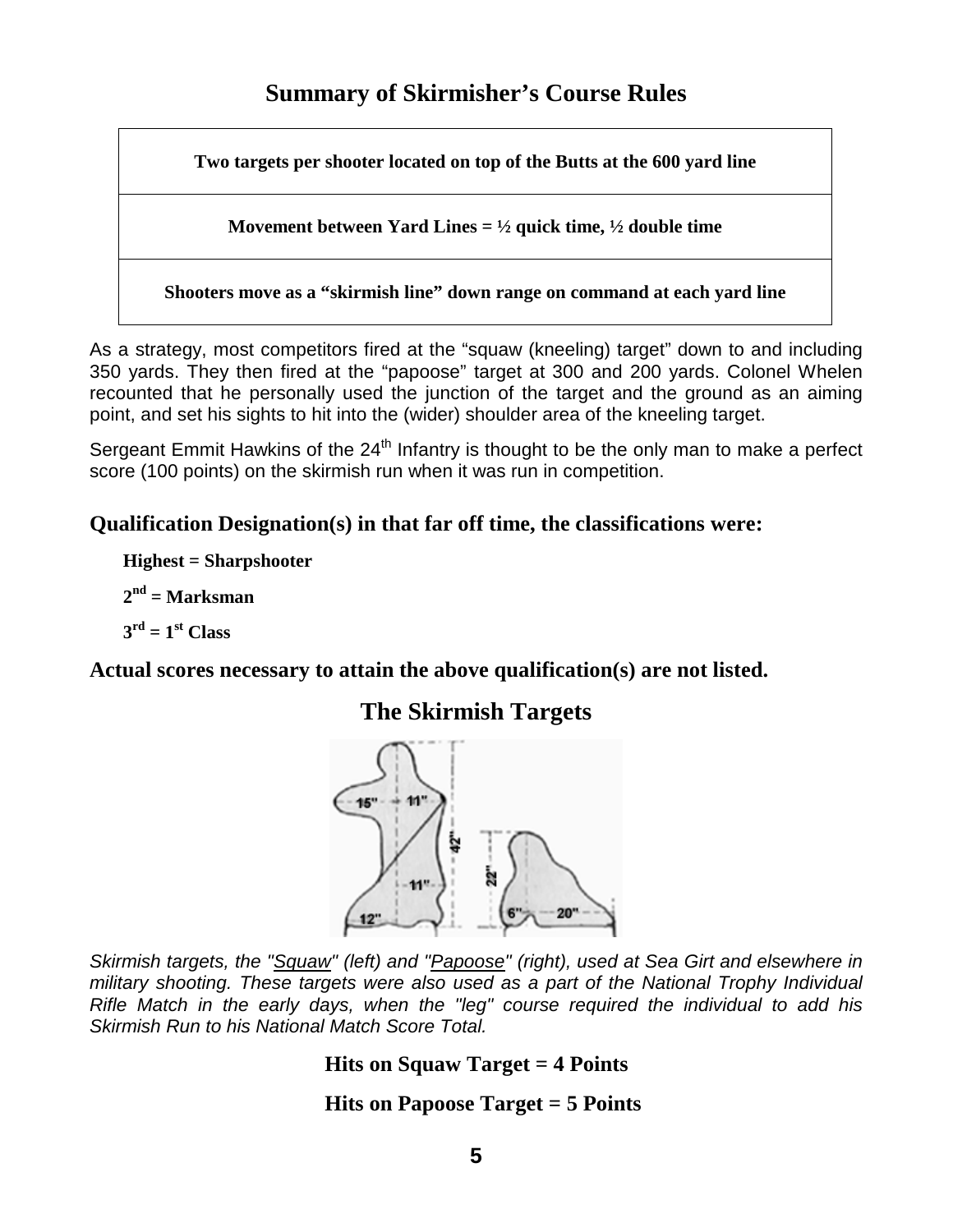#### **The Selection of the Departmental Teams:**

As in previous years, each Army Department held annual Departmental rifle competitions (such as the Department of California, the Department of Arizona, etc.). As a matter of course, the two best rifle shots from each company of Infantry and the two best rifle shots among the officers of each Infantry Regiment were ordered to attend the Departmental Matches as competitors. All competitors fired the course(s) as described above. In keeping with the method of selecting the "Departmental Team" of the day, the top 12 shooters in the Departmental Matches represented the Department in the Army Competition (All Army Match).

Medals in the Departmental Matches were distributed as follows. The winner was awarded a gold medal, the second two individuals were awarded silver medals, and the last nine shooters were awarded bronze medals.

Each Department sent a 12-man team to the Army Competition held bi-annually in a location selected by the Army. In 1903, the All Army Competition was held at Ft. Sheridan, Illinois. The course of fire for the All Army Match was the same as for the Departmental Matches, and the 12 highest shooters were awarded medals on the same basis. These 12 medal winners became the Army Infantry Rifle Team and were ordered to Sea Girt, New Jersey in 1903 to compete in the National Matches. Army General Order # 61 established the first National Trophy Match to be fired annually at the Nationals starting in 1903. The winning team of the 1903 National Trophy Match would be awarded the National Trophy later to be called "The Dogs of War Trophy".

The National Match Course $^{\rm 1}$  fired at Sea Girt in 1903 consisted in firing once through the Army Qualification Course (including the Skirmisher's Course) plus ten shots at 800 and 1000 yards. While the Army Team did quite well, the more experienced shooters of the National Guard and hard holding civilian teams from the east coast with 1000-yard ranges available trimmed the Army Team's tail feathers at the extended ranges. Following the National Matches, the Army Teams were ordered back to their regiments to take with them the lessons learned in competitive rifle shooting to assist the individual regiments in their rifle practice instruction.

The same routine of selection of the Departmental and All Army Rifle Teams (on alternate years) was continued throughout the 1904 (no All Army Competition being held in 1904) and 1905 shooting seasons, but difficulty with shooting at 800 and 1000-yards resulted in a different method of selecting the Army Infantry Rifle Team in 1906.

While Departmental Matches were still held, 30 of the best rifle shots in the Army were ordered to Ft. Niagara, N.Y. for a two-month stint of concerted long-range rifle team training prior to the Nationals. The Army was still operating on a schedule of "every other year" for the All Army Match, and since 1906 was an "off year" for the All Army Match, this training camp scheme had much to recommend it. Ft. Niagara was chosen because of the availability of 1000-yard shooting facilities, a luxury not found on all rifle ranges. An Army team with 1000 yard experience would allow the Army to compete on a more even basis in the upcoming National Rifle Matches. The final 12 man Army Infantry Rifle Team was selected from the 30 man practice squad. Colonel Whelen speaks of "seeing" mirage at Ft. Niagara for the first time.